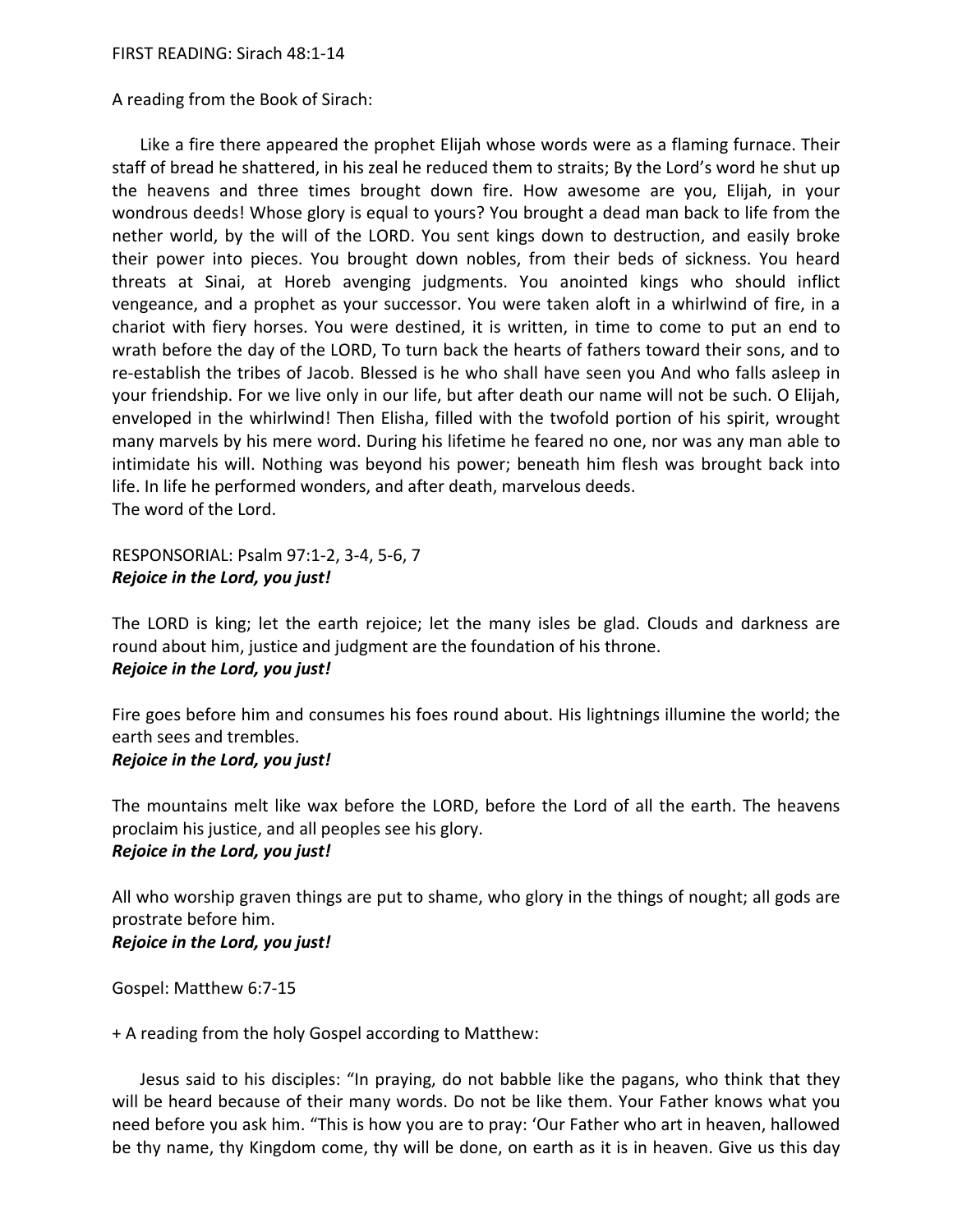our daily bread; and forgive us our trespasses, as we forgive those who trespass against us; and lead us not into temptation, but deliver us from evil.' "If you forgive others their transgressions, your heavenly Father will forgive you. But if you do not forgive others, neither will your Father forgive your transgressions."

The Gospel of the Lord.

## Reflection for the 11<sup>th</sup> Thursday of the Year

I imagine if Elijah, himself, were to hear Jesus Ben Sirach's telling of the prophet's life like this, he'd spin like the wheels of the fiery chariot that whisked him from this world to God's bosom. Elijah always intended and worked for the glory of God. He was never God's prophet to show off his own power. He did these things all because of God's infinite, eternal and unconditional love. As a eulogy, Sirach wrote this to praise the memory of God's prophet. As we read it, we know that Elijah was merely faithful to his call and mission as the one whom God sent. Elijah's deeds proclaimed God's Word and gave witness to God's abiding care. To Sirach, Elijah was a hero who did great things. To Elijah, he was himself God's prophet and his works were God's glory and power.

"Rejoice in the Lord, you just!" Whenever I hear the word "just" in scripture, I must ask, "Who is just?" We're all just people. I like the play on words. Only God is just. A better word I like to use in place of "just" is "justified," having borrowed the word from Paul. In Jesus God has shared God's justice with us. God's justice is always forgiveness. In our human nature we have a tendency to sin. When we turn to God as sinners, God always forgives. This is why the gospel of Jesus is called the good news. Iles, of course, can never be glad, but the people who live on them can.

We all know the Prayer of Jesus and rattle it off with ease. I can recite it in Spanish and Latin, too, and while I studied gospel Greek I learned to read it in the language that Matthew wrote. Many are surprised that there's another in the Christian Scriptures that is found in Luke. It is not exactly the same.

"Father, hallowed be your name, your kingdom come. Give us each day our daily bread and forgive us our sins for we ourselves forgive everyone in debt to us, and do not subject us to the final test."

When we pray the Matthew version do we listen to our words? Don't our prayers often say, "My will be done; my kingdom come?" Do we really try to do what God wants? When we mention "Our daily bread," do we mean give us what we want or give us what we need? Jesus is pretty clear that for God to forgive us we must forgive others. Approaching this we can remember that Jesus has already forgiven us through his cross and resurrection. Faith in God and in Jesus is the only thing we need to have received it. Faith is a gift from God. We have all we need to forgive others; these gifts of God, we can share.

We don't pray for God to lead us away from sin, just temptation. What truly tempts us? Don't we always face what tempts us like moths to a flame? The more we try to resist them, the more power and momentum we give them. We don't need obsessions with that which tempts us. So, what else can we do? I do this. I visualize Jesus to stand between me and my temptation. Who can sin when in Jesus presence? That always helps. I can rely on Jesus strength in those